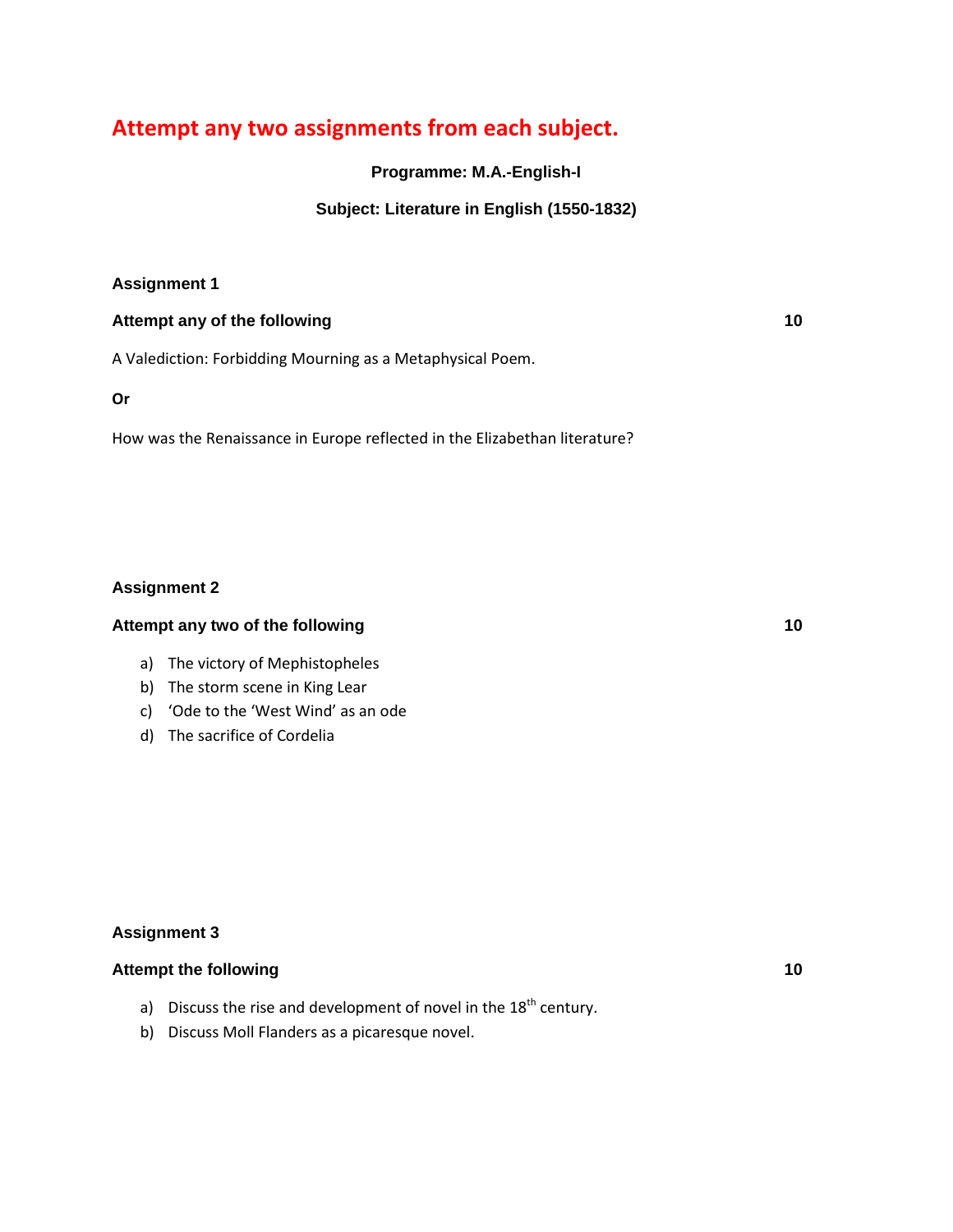## **Subject: Indian English Literature**

#### **Assignment 1**

## **Attempt any One of the following 10**

- a) Village life in Indian English short story.
- b) Nature in Indian English Poetry
- c) The paucity of Indian English drama

#### **Assignment 2**

#### **Attempt the following 10**

Write a critical note on the development of the Indian English novel.

#### **OR**

Discuss the modern element in Indian English poetry with reference to the poems you have studied.

#### **Assignment 3**

#### **Attempt any Two of the following 10**

- a) The theme of 'Kusum'
- b) The central idea of 'Heaven of Freedom'
- c) The title of the story 'The Portrait of a Lady'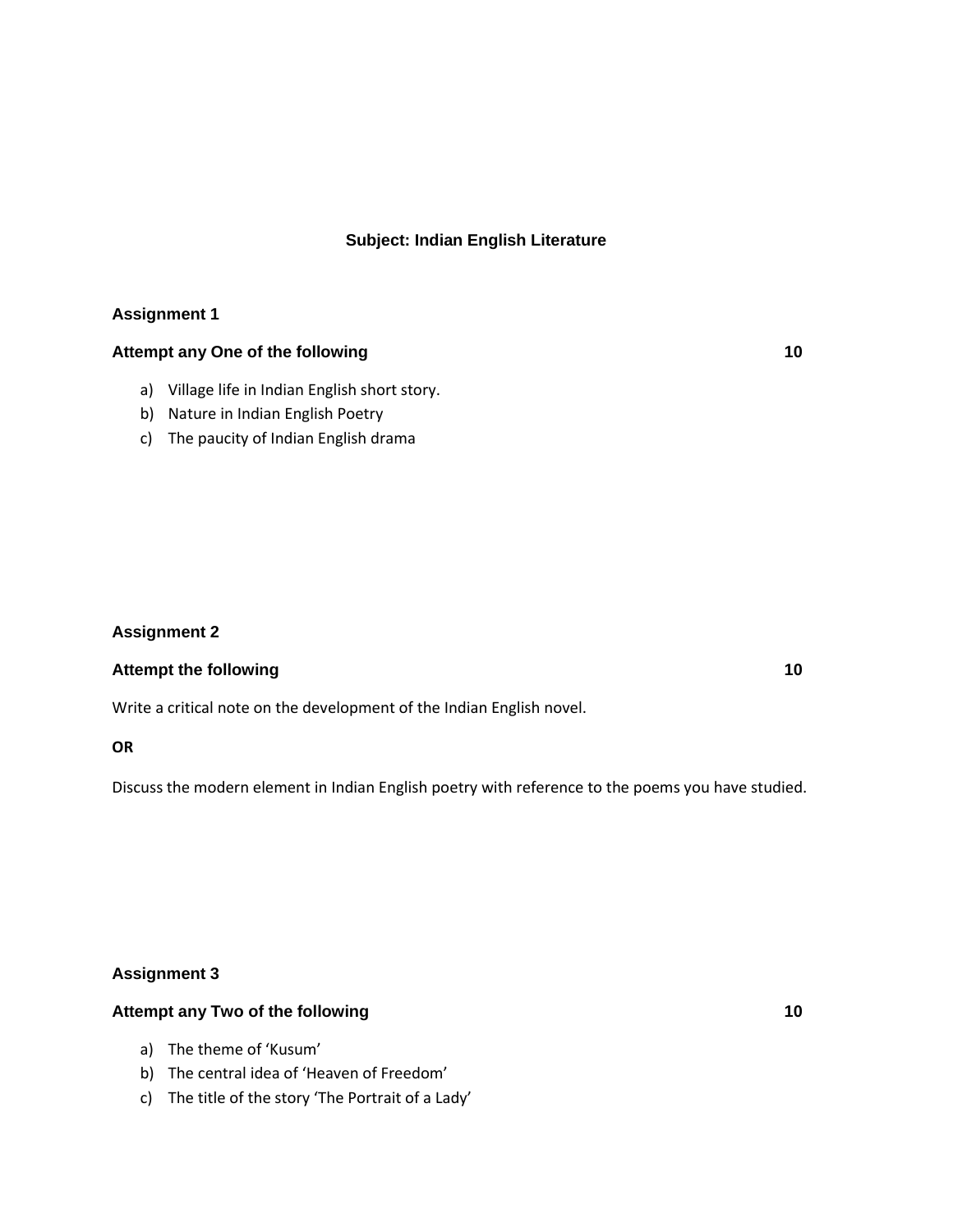#### **Subject: Introduction to the Study of English Language**

#### **Assignment 1**

## **Attempt any two of the following 10**

- a) Fricatives in English
- b) Falling tone
- c) Front vowels in English
- d) Stress shift in English

#### **Assignment 2**

#### **Give labeled morphological analysis of the following words using tree diagrams 10**

- a) Illogical
- b) Scientific
- c) Nationalization
- d) Irrationality
- e) Unproductively

## **Assignment 3**

## **Write briefly any two of the following 10**

- a) Turn taking
- b) Deixis
- c) Politeness principle
- d) Emergence of Pragmatics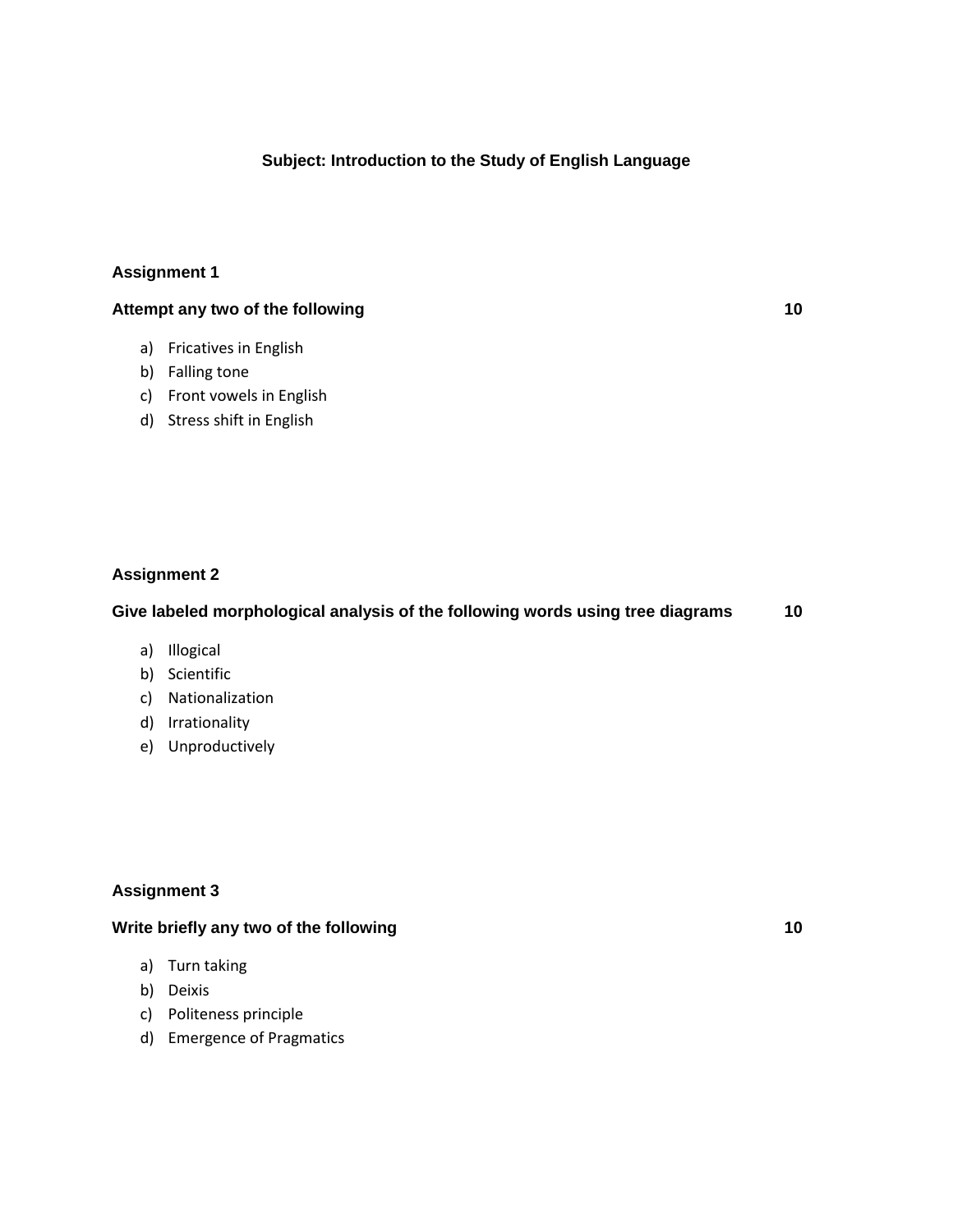#### **Subject: Research Methodology**

#### **Assignment 1**

## **Attempt any two of the following 10**

Define the term research and bring out the qualities of a good researcher.

Or

Explain the importance of research design in research

#### **Assignment 2**

## **Attempt any two of the following 10**

- a) Computer applications in research
- b) Research topic
- c) Findings and conclusion

#### **Assignment 3**

#### **Attempt any two of the following 10**

- a) Data collection in research
- b) Bibliography and research
- c) Report writing in research
- d) Source of hypothesis